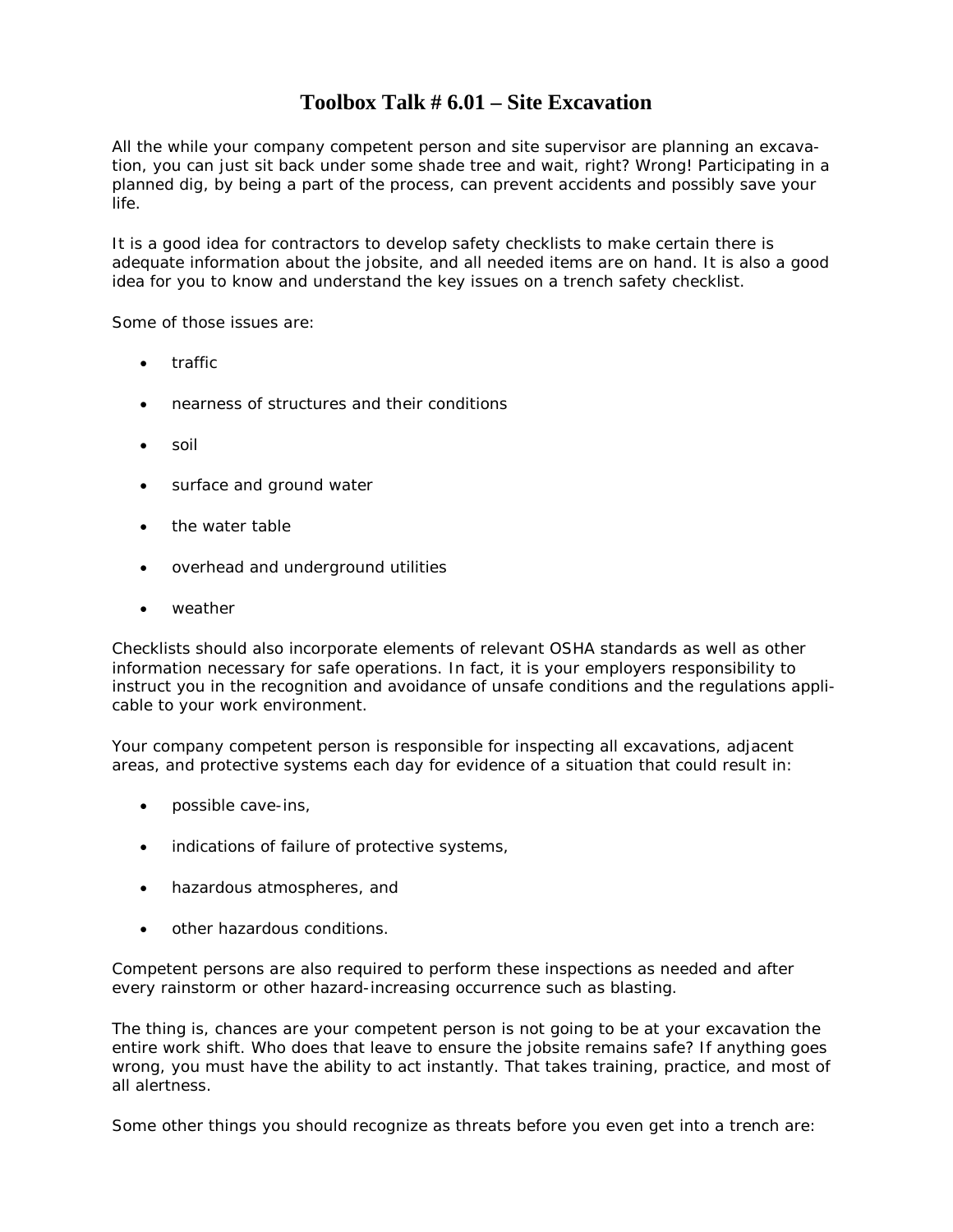- When exposed to public vehicular traffic you must wear warning vests or other suitable garments marked with or made of reflectorized or high-visibility material.
- Remove or neutralize all surface encumbrances (spoil piles, equipment, etc.) that may create a falling object hazard.
- In addition, no employee should operate a piece of equipment without first being properly trained to handle it, and fully alerted to its potential hazards.

You should also look around for:

- tension cracks in walls of, slopes of, or ground near the excavation.
- ground settlement or sinking.
- changes in wall slope or bulging.
- increase in strut loads.
- spalling (breaking off in slabs), or sloughing (crumbling or falling away) of soils.
- excessive seepage and piping of fine soils.
- softening of sidewalls.
- boiling of trench bottom.
- creaking or popping sounds.
- visual deformation of bracing system or trench.

Any of these signs indicates you should not enter a trench, or immediately leave a trench, and report the problem to your supervisor or competent person.